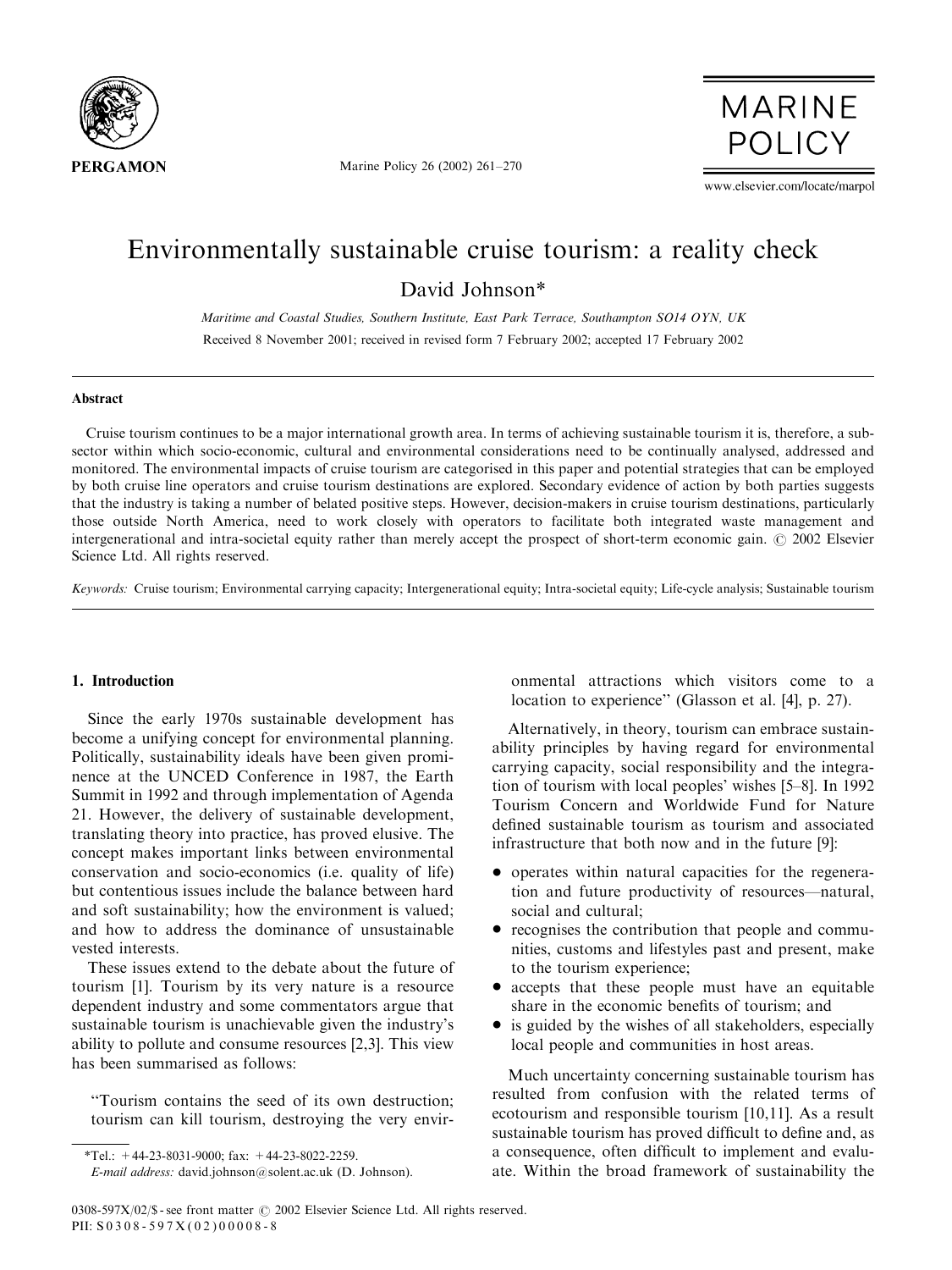tourism industry has, nevertheless, made efforts to establish green credentials. Green Globe 21, the World Travel and Tourism Council's environmental management programme for travel and tourism companies and destinations, has developed its own certificate, based on ISO 14001, in an attempt to highlight leading edge initiatives. The International Hotels Environment Initiative (IHEI), which seeks to reduce consumption and waste, is another example of a positive environmental change agent. However, on balance, it has been suggested that while action based on the wider use of techniques such as environmental auditing by tourist firms can bring incremental improvements in environmental performance, in terms of sustainable tourism, this is likely to be from one sub-optimal position to another [12].

To date relatively little work on sustainable marine tourism has been undertaken, although exceptional marine sites, such as the Great Barrier Reef, have developed comprehensive sustainable tourism strategies and management plans [13]. This is a sector which is growing fast and which will present significant future environmental management challenges. Orams [14], when defining marine tourism, emphasised the importance of access to the marine environment and our dependence on equipment to enjoy water-based leisure experiences. Ultimately, he argued, the supply of marine activities and destinations will be constrained by environmental quality. The aim of this paper is therefore to review the environmental sustainability of cruise tourism, which represents a major activity within the marine tourism sector.

### 2. Cruise tourism

Discussions of cruising in the context of its origin, change and development have been the subject of other studies, which explain that cruise tourism has developed in phases [15,16]. At its inception, in the 1920s, cruising was the preferred mode of travel for the world's social elite. Post World War 2 cruising declined, losing trade to passenger aircraft. However, the latter part of the 20th century has witnessed a tremendous revival. Cruise companies have aggressively targeted different market segments, attracted younger passengers, offered fly cruise options, raised cruise capacities and changed cruise durations, prices and itineraries. Reviews of this global phenomenon have demonstrated an 8% annual growth since 1980, and in 1997 cruise tourism catered for 8.5 million customers [17]. A year later passenger numbers increased to an estimated 9.5 million carried by a worldwide fleet of 223 ships. Currently three major companies, Carnival Corporation, Royal Caribbean International and P&O Princess Cruises, dominate the business. A recent industry analysis cited the launch of Disney Cruise Line's first ship Disney Magic (indicating the influence of family cruising); industry orders for new cruise ships in excess of \$ 9 million USD; and the dominance of the Caribbean, Mediterranean and Alaska as principal destinations to be key points which reflect the state of the modern cruise tourism business [18].

Crannell [19] considered the development of more super-mega cruise ships as the main way the industry will develop into the 21st century. These new generation of ships are:

- reliant on economies of scale (i.e. the mass tourism market);
- at the cutting edge of design and technical innovation; and
- \* offer a multifaceted recreational shipboard experience.

Not untypical is the Grand Princess which at a cost of US\$ 450 million accommodates 3000 passengers and a crew of 1100. She boasts comprehensive amenities including luxury sports facilities and virtual reality simulation distractions for passengers' amusement [20]. Even larger ships, such as Royal Caribbean's Voyager of the Seas and P&O's Oceana, with increased passenger capacity, aim to generate further economies of scale and higher profits. The industry predicts a phenomenal growth to 10% of market share (13 million passengers) by 2005. This optimism is based on assumptions of latent demand and the development of new destination markets.

It has also been argued that cruise tourism destinations benefit from potentially dramatic economic benefits [19,21]. This includes passenger and crew spending together with fees charged for dockage, fresh water and any head tax. Cruise ships also have to be provisioned with fuel and consumables. As a result US\$ 10,000 average daily spend from a cruise ship visit is not unrealistic. Dwyer and Forsyth [21] provided a framework to evaluate these economic factors and substantiated the benefits using an Australian case study.

Geographically the world can be mapped into cruise regions reflecting different densities of demand [22]. One result of the boom in cruise tourism, however, is congestion at traditional destination venues. In 1998 the Caribbean received 50% of total world capacity cruise tourism placement [21]. Many established Caribbean destinations receive more cruises than stopover tourists. In response, cruise lines are considering multidimensional expansion to different cruise excursion destinations in future. Carnival Cruise Lines business development plans, for example, include:

• development of 'new geographical markets'through Airtours and Costa Links;